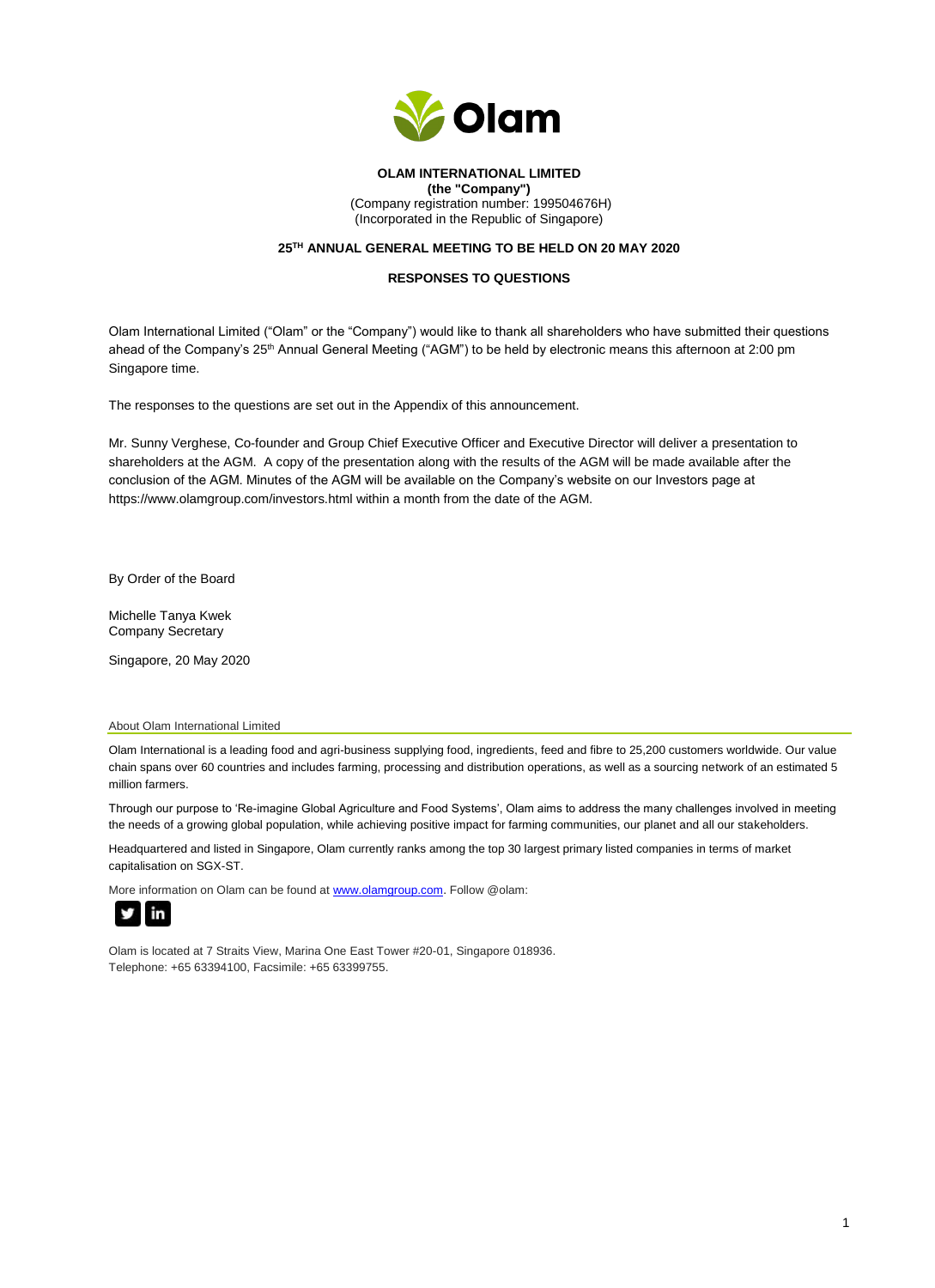# **APPENDIX**

### **IMPACT OF COVID-19**

1. Please elaborate on the impact of COVID-19, the risks as well as the resilience in the various upstream, midstream/downstream key products.

**ANSWER:** Olam continues to play an important role in providing essential food staples, food ingredients, feed and fibre to customers around the world in a safe, responsible and sustainable way. Whilst maintaining business continuity and strictly adhering to local regulations in all our operations, our primary focus has been to ensure employee health and food safety.

In many of our locations around the world, Olam has been deemed to be providing a valuable and essential service and as a result, we were able to operate most of our global facilities at or near capacity in Q1 2020. We were largely able to use our global sourcing reach and local operational and supply chain capabilities to ensure that we continued to serve our customers and minimise disruptions to their supply chains during these unprecedented times.

The impact on demand from COVID-19 varied across products. We experienced lower demand in some of our non-food categories like Cotton and in food products with significant out-of-home consumption like Edible Oils and Coffee. We also saw lower demand in Almonds and Dairy due to the lockdown in China in Q1 2020. However, demand for most food staples was generally resilient and spiked in some cases due to the pantry restocking effect both at the household and retail level.

With 80-85% of the Group's revenues in the food category where demand is less sensitive to recession or economic downcycles, the Group believes that it will be able to better navigate the demand led uncertainties around COVID-19.

However, the impact of COVID-19 on Q2 2020 and the rest of the year remains very uncertain with a wide range of outcomes that could impact demand and supply conditions across different geographies, businesses and financial markets.

The Group has been proactive in controlling costs and conserving cash to mitigate against potential adverse impact from the COVID-19 crisis. It will continue to monitor and assess this impact on a more dynamic basis rather than on a fixed planning cycle basis and provide an assessment along with unaudited financial statements for the first-half ending June 30, 2020 or earlier, if material developments arise.

2. Are we facing any counterparty risks including hedging and from supply chain partners?

**ANSWER:** There have been some counterparty defaults in edible oils and cotton which took place after prices of these products fell significantly, partly caused by COVID-19. However, there was no credit risk as we still held titles to the stocks and we were able to re-route these for sale into other destinations, thereby mitigating the impact. In some cases where it became a credit risk, in addition to covering some of the loss through insurance, we were able to put forth these cases to international arbitration for contract resolution.

In hedging, as the counterparties are essentially the exchanges, counterparty risks are low and have not materialised.

3. Please elaborate on the insurance coverage we have to mitigate such risks and the claims we have made or expected to make.

**ANSWER:** We have insurance to cover us for employee medical expenses; thefts or damages to inventories in storage; damages that could arise out of lockdowns or limited access to warehouses and office premises; and damages to goods in marine transit due to delays in port on account of lockdowns. Some medical insurance claims have been made by us, but none so far for inventories or property.

4. There is a triple whammy of increased price volatility, counterparty risk and supply chain disruptions. What is the selfassessment of Olam with respect to competition in these regards?

**ANSWER:** About 80-85% of the Group's revenues are in the food category where demand is less sensitive to recession or economic downcycles. Our business is also diversified across 12 businesses (four others have been identified for divestments), with more than 40 products, 25,200 customers and operating presence in over 60 countries. Each business is differentially integrated across the upstream, midstream and downstream parts of the value chain. We believe we have a uniquely differentiated and defensible portfolio from competition which allows us to better navigate the demand led uncertainties around COVID-19.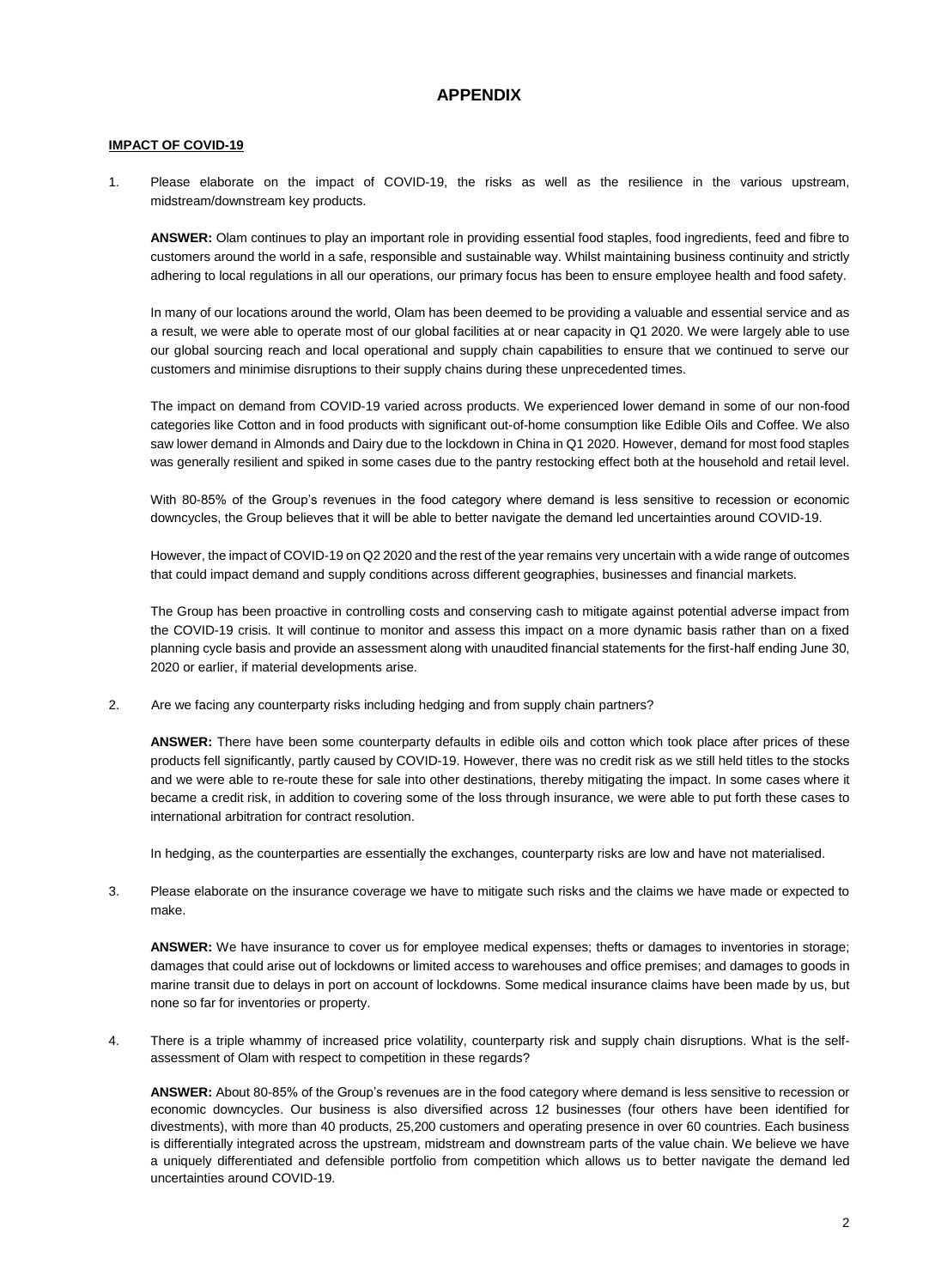### **2019-2024 STRATEGIC PLAN**

5. On divestments, please highlight the learning from the PureCircle episode. Is it a distress sale which we should be careful to avoid? This appears to be a significant loss overall considering our overall investment and over a decade it has locked up the opportunity cost of capital. How should Olam avoid similar situation for its Fertiliser, Rubber and other proposed divestments?

**ANSWER:** We believe the proposed acquisition of 75% stake in PureCircle by Ingredion represents the best possible option available to PureCircle shareholders given the company's circumstances, including its current financial position. Olam and the remaining significant shareholders of PureCircle have each irrevocably undertaken to vote (or procure the voting) in favour of the proposed scheme of arrangement at the court meeting and the resolutions to be proposed at the general meeting of PureCircle (or in the event that the acquisition is implemented by way of a takeover offer, to accept, or procure the acceptance of, the takeover offer) and to elect to receive new shares in Bidco, the wholly-owned subsidiary of Ingredion set up to acquire the shares in PureCircle, in each case, in respect of all of their respective holdings in PureCircle.

Hence the proposed acquisition is an opportunity for Ingredion to inject new capital into PureCircle and turn around its business for the benefit of continuing shareholders. In the event that minority shareholders do not accept the offer, significant shareholders may have the opportunity to offer part of their holdings in the company to satisfy the 75% stake condition as required under the proposed acquisition. This would be in line with our Strategic Plan to exit de-prioritised assets and businesses, release capital and focus on those with sustainable growth potential.

We will carry out the divestments/de-consolidation of the de-prioritised businesses and assets in a responsible and orderly manner over the course of the Strategic Plan. We will do so from a position of strength and avoid any fire sale of these assets.

## **RE-ORGANISATION OF OLAM**

6. With the carving out of Olam into three entities, the already challenged senior management bench strength would be further challenged. How does the Company view this as well as how it is preparing its succession development plan, especially with respect to before and after re-organisation, including its cost impacts?

**ANSWER:** To-date, we have initiated the re-organisation of Olam's business into two distinct groups Olam Food Ingredients (OFI) and Olam Global Agri (OGA) with Olam International (OIL) as the parent holding these two groups. OIL provides stewardship and acts as an accelerator incubating new growth engines. We have started on Step 2 by appointing senior management and executive teams for the respective operating groups and will be reporting their financials and key performance metrics along with our first half results ending 30 June 2020 in August. Step 3 is to explore and evaluate the potential carve-out of the two groups sequentially which we expect to do so from end-2020.

As we have appointed senior management and executive teams for the respective operating groups, there is now more clarity on the new roles and responsibilities, and the deployment of additional human resources to support the growth objectives of each group. This has given rise to more career and growth prospects for our managers and employees and a larger management bench strength with greater bandwidth as a result of the re-organisation, rather than further stretching the existing management team.

On succession planning, the Board Human Resources and Compensation Committee (HRCC) Chairman Lim Ah Doo carries out regular discussions with the Group CEO Sunny Verghese on succession planning at the senior management level including that for the latter. The HRCC also engages external consultants to advise on its remuneration policy and to restructure the remuneration policy where necessary. Review of the senior leadership structure in light of the re-organisation plan has been carried out by the HRCC Chairman and Group CEO with recommendations made to the Board.

To minimise cost impact from management dis-synergies and duplication that may arise from the re-organisation, we have clearly defined the key roles of OIL as a provider of shared services to OFI/OGA, to execute Group-wide initiatives (including key enablers) and also act as an accelerator/incubator to develop new growth platforms.